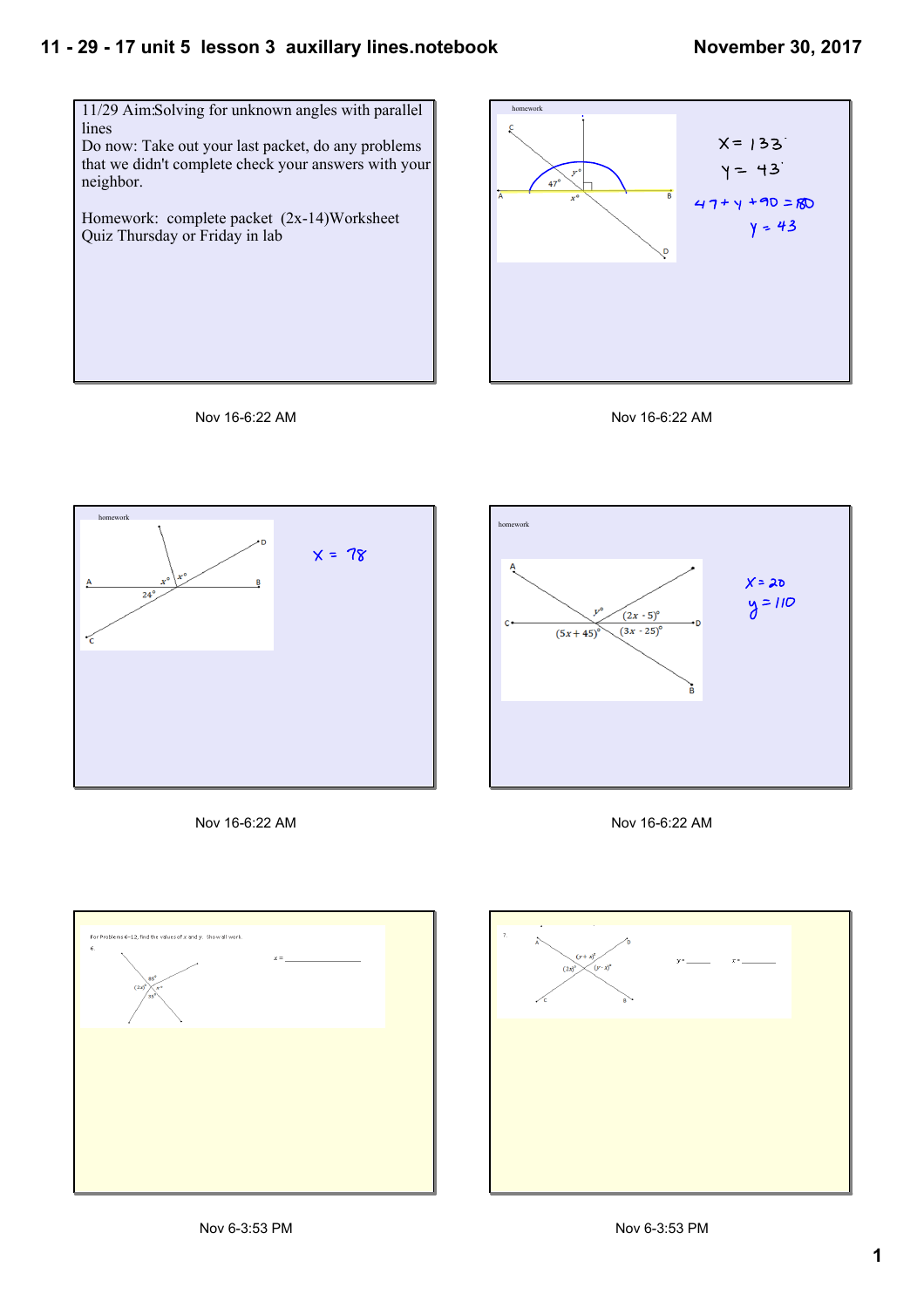## **11 29 17 unit 5 lesson 3 auxillary lines.notebook**

















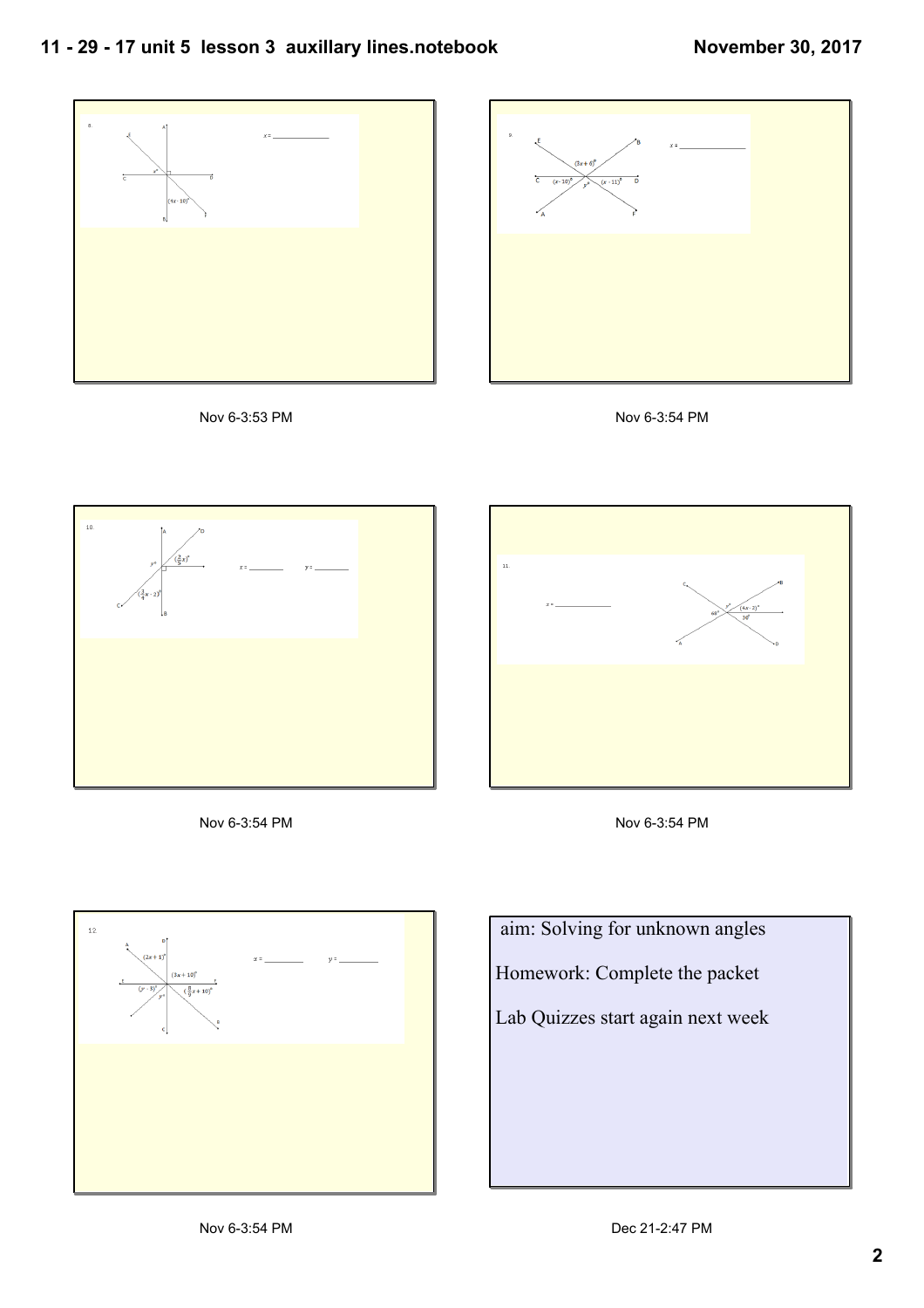







Given line AB and line CD in a plane (see the diagram below), a third line EF is called a *transversal*  if it intersects AB at a single point and intersects CD at a single but different point. Line AB and line CD are parallel if and only if the following types of angle pairs are congruent or sunnlementary.



Nov 16-6:22 AM







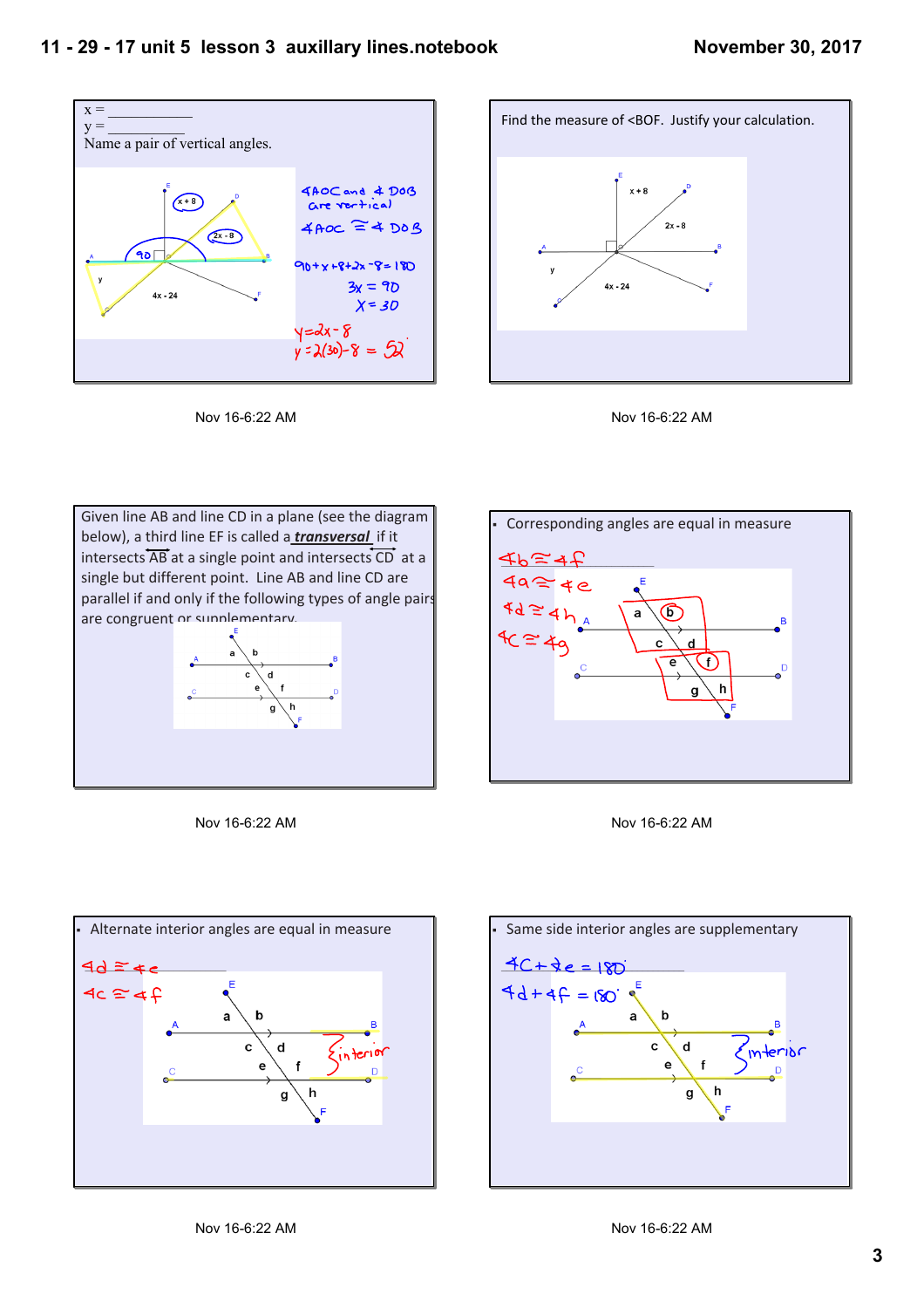















## In each exercise below, find the unknown (labeled) angles. Give reasons for your solutions.

**Exercises** 

 $\langle a = \frac{53}{\sqrt{2}} \rangle$  $\lt c = 127$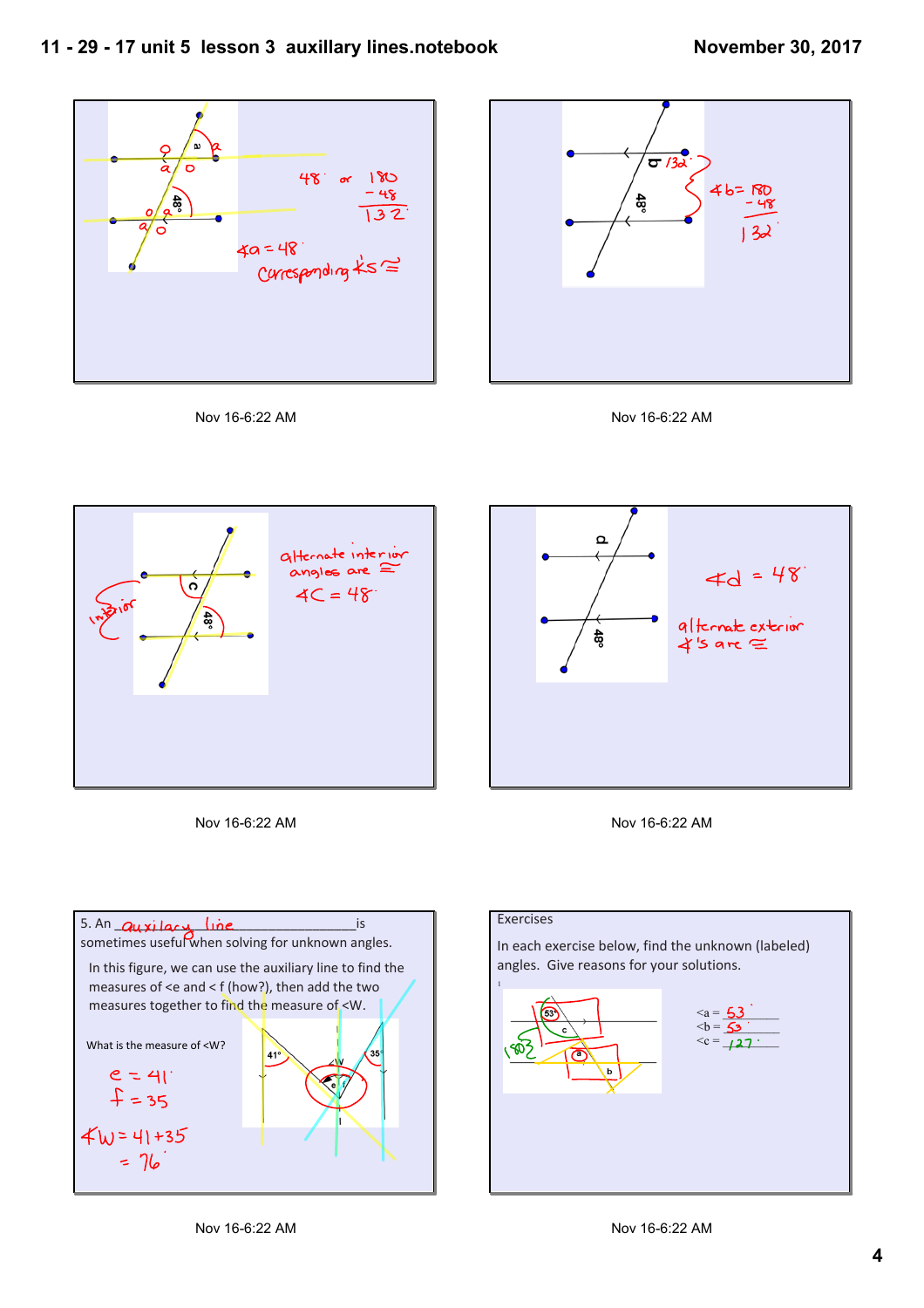



Nov 16-6:22 AM





Nov 16-6:22 AM



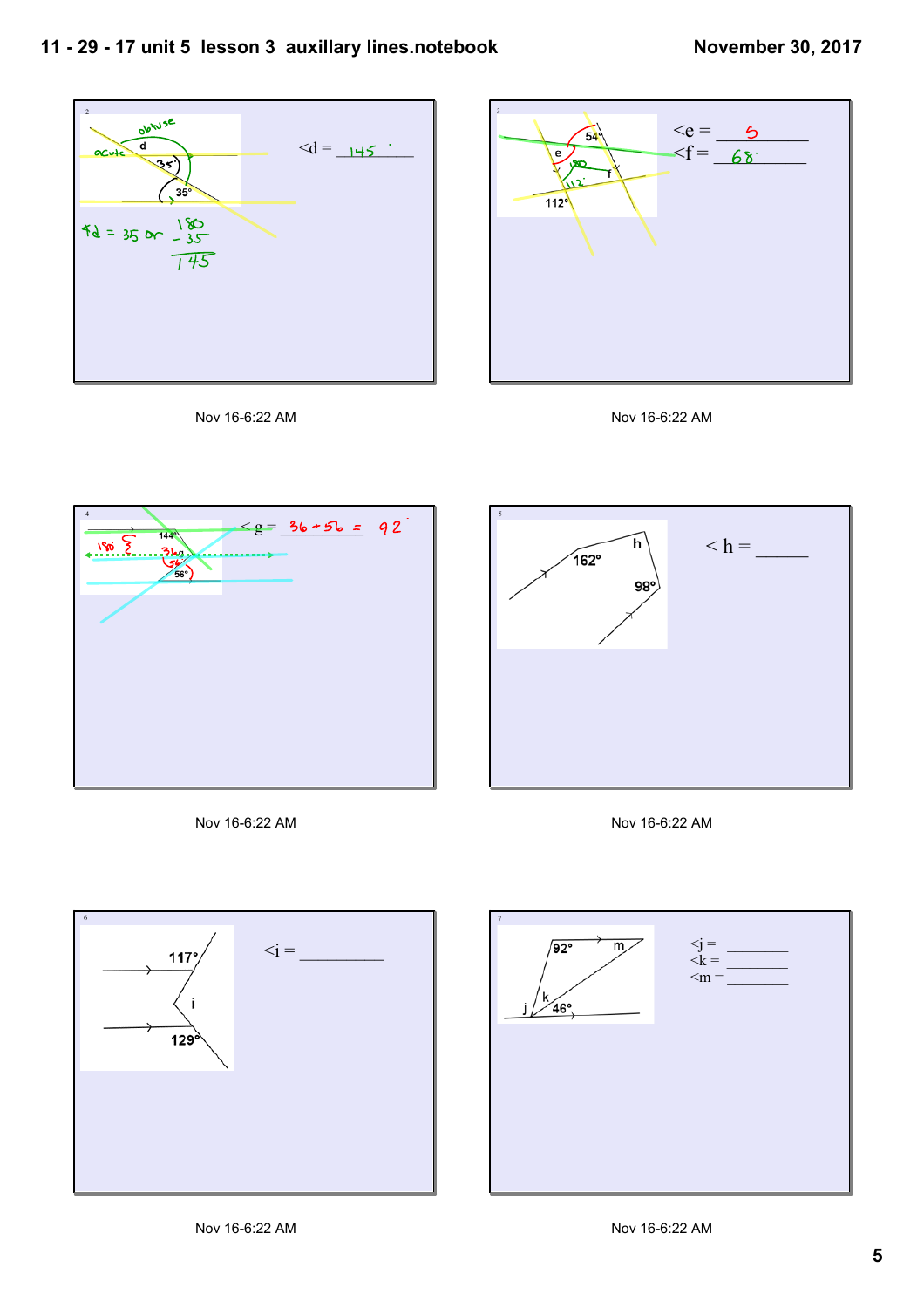









Nov 16-6:53 AM